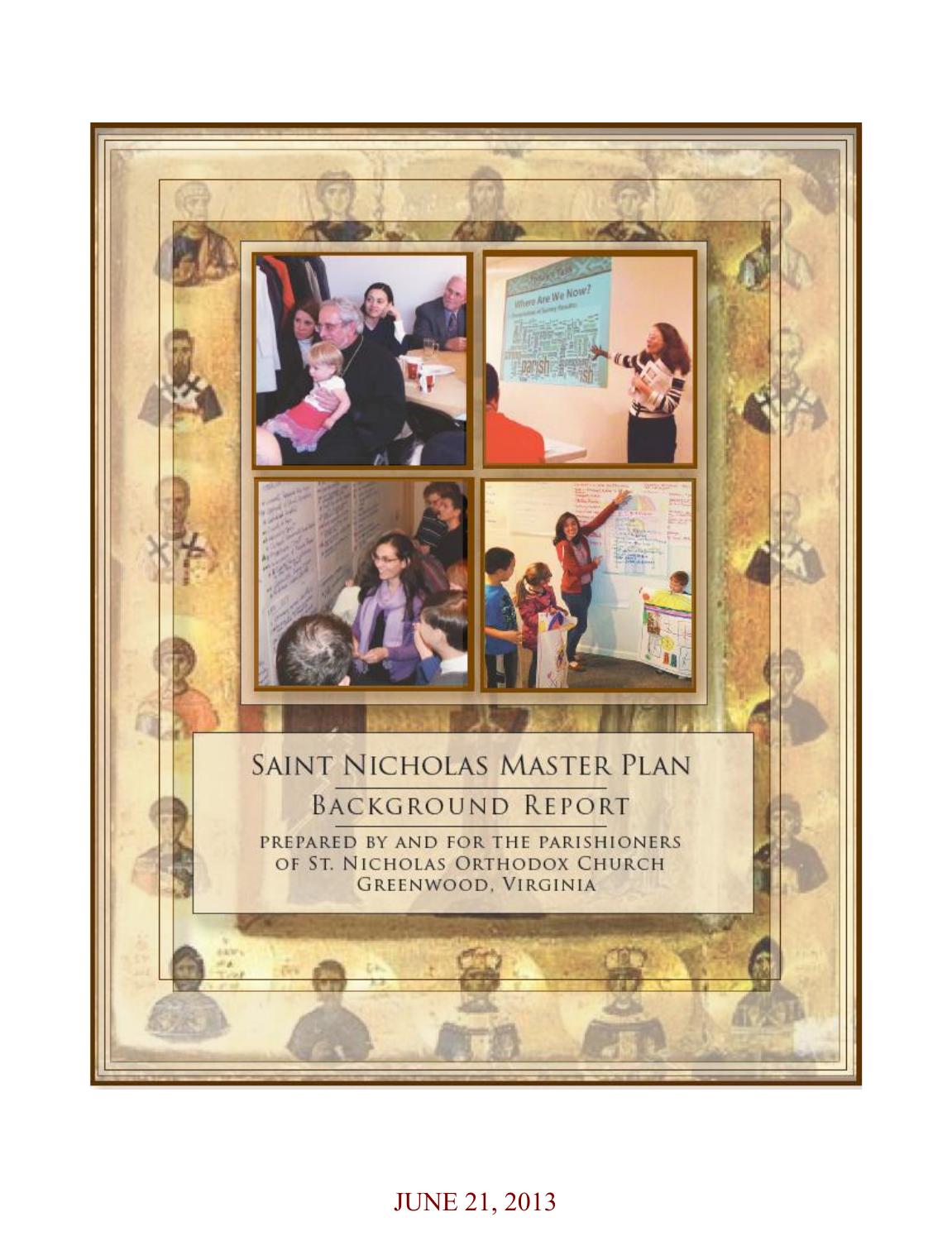

# **S T . N I C H O L A S O R T H O D O X C H U R C H MA S T E R P L A N S U M M A R Y & B A C K G R O U N D R E P O R T**

Greenwood, Virginia June 21, 2013

**The Board and Parishioners of St. Nicholas Orthodox Church**

### **TABLE OF CONTENTS**

| <b>Introduction and Background</b>                              |    |
|-----------------------------------------------------------------|----|
| <b>Affirmed Vision Statement</b>                                | 4  |
| <b>Major Milestones of the Process</b>                          | 8  |
| <b>Positive Results of the Master Plan Process (Conclusion)</b> | 19 |
| <b>Appendices</b>                                               | 20 |

This report summarizes the process and the results of the St. Nicholas Orthodox Church, undertaken January through May 2013 by the parishioners of St. Nicholas Orthodox Church (a Parish of the Eastern Eparchy - Ukrainian Church of the USA [Ecumenical Patriarchate]), located in Greenwood, Virginia. It includes the affirmed Vision Statement as well as supporting documentation developed by the parish members who participated in the Master Plan Workshops and a Master Plan Survey.

The parishioners of St. Nicholas Orthodox Church created this Vision through their discussions at four workshops designed to focus on the future of the Parish. The Master Plan Process was initiated by the Parish Board with the blessing of His Eminence Metropolitan Antony. Facilitation of meetings, technical assistance and preparation of this report was provided by Vladimir Gavrilovic and Karen Gavrilovic, who are parish members and professional community planners.

**This report was affirmed for submission to the Metropolitan by the Parish Board on June 15, 2013, and affirmed by the** Parish at a full parish meeting on **the paritic set of the set of Metropolitan Antony on**  $\overline{\phantom{a}}$ , after receiving the blessing of Metropolitan Antony on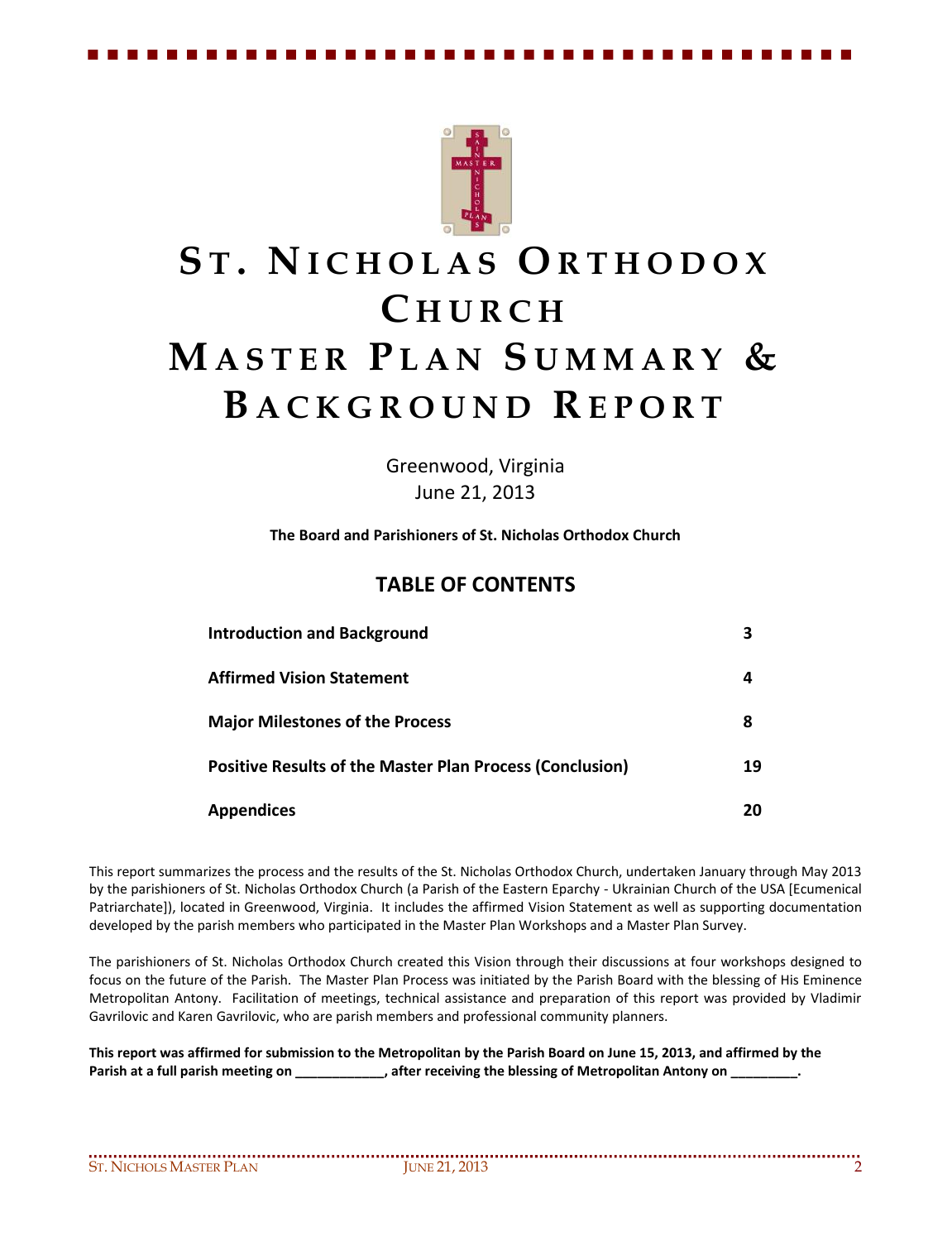# *Thy will be done, on earth as it is in heaven. Matthew 6:10*

# *I n t r o d u c t i o n a n d B a c k g r o u n d*

he St. Nicholas Master Plan was initiated by the Parish Board, with the blessing of His Eminence, Metropolitan Antony (then Metropolitan-Elect), on December 2, 2012. The Master Plan process and workshops were undertaken in order to discern God's will for the spiritual and physical growth of the parish, to better focus our efforts to fulfill His will through a shared vision for the future, and to provide a solid foundation for decisions and actions that will ensure harmony in the near term as we work toward that long term shared vision. T

The Vision Statement included herein is the first significant product of the Master Plan process. The Vision is intended to be a broadly supported, compelling statement of how we as a parish hope to foster and further our spiritual mission over the next 50 years. It was developed and refined by parishioners of St. Nicholas Orthodox Church over a series of four special workshops conducted between January and May 2013.

With the blessing of the His Eminence, Metropolitan Antony, members of St. Nicholas Parish Board will work with clergy, lay leaders and parish members to implement the Vision through our service groups, and through special committees as appropriate.



St. Nicholas Orthodox Church is visited by His Eminence, Metropolitan-Elect Antony on December 2, 2012 (Photo Courtesy of the UOC of the USA)

| St. Nichols Master Plan | 2013<br>ii inie 21 |  |
|-------------------------|--------------------|--|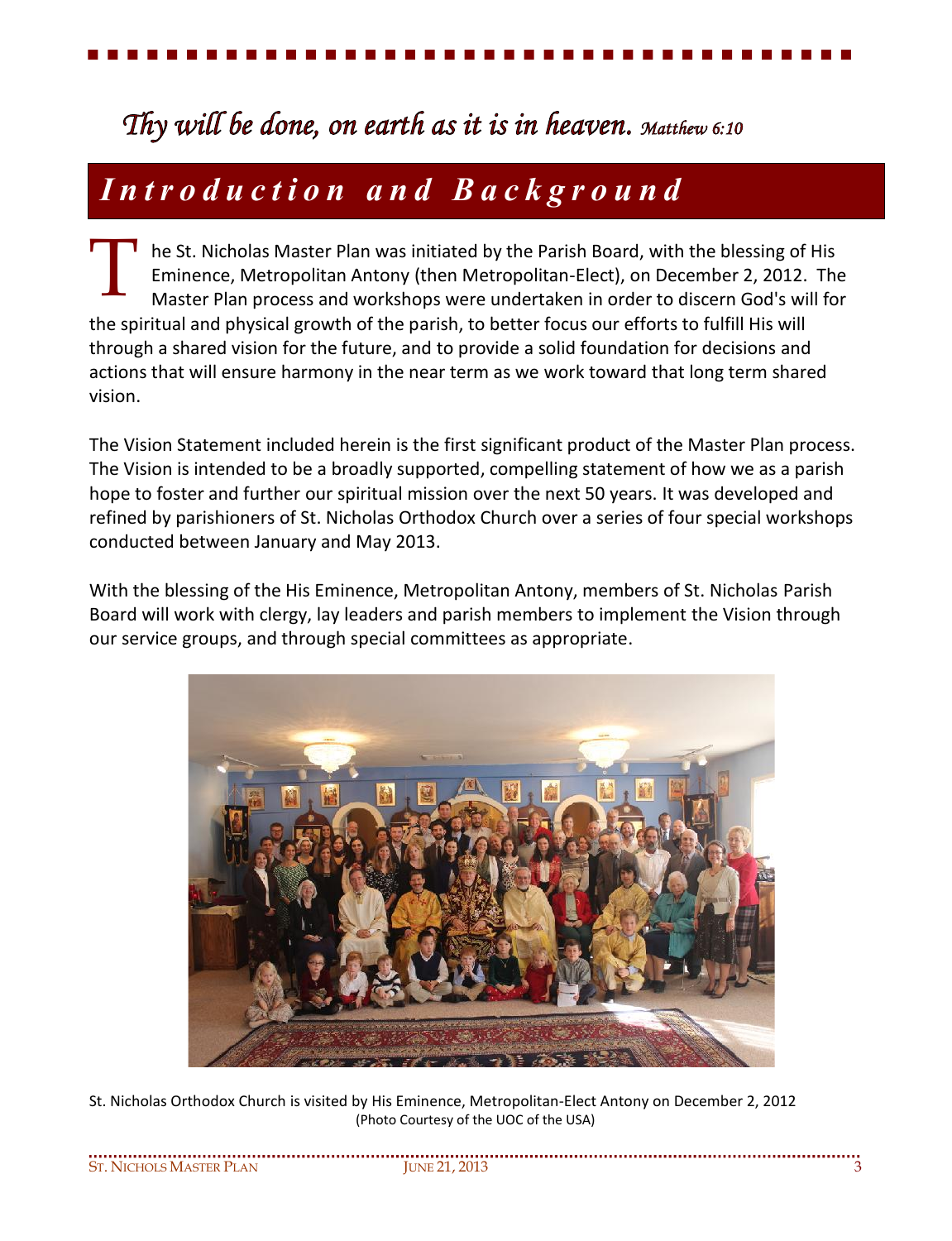*Again I say unto you, if two of you shall agree on earth concerning anything that they shall ask, it shall be done for them of my Father who is in heaven. Matthew 18:19*

# *Affirmed Vision Statement*

The following Vision was compiled by Vladimir and Karen Gavrilovic from the vision statements developed in the parish work sessions. The Draft Vision was reviewed, evaluated and revised by the participants at the April 23, 2013 Parish Work Session and refined and affirmed at the May 21st, 2013 Parish Work Session.

# *SUMMARY VISION FOR THE FUTURE OF ST. NICHOLAS:*

# *In the year 2048 (our 50th anniversary), Saint Nicholas is a thriving Orthodox parish and blessed home of the Body of Christ that has faithfully:*

- $\cdot$  Preserved the true Orthodox ministry of Christ through its prayers, its sacramental life, its faith, and its spiritual outreach and leadership.
- Worked under its Bishop to fulfill its role and serve the needs within the diocese in communion and fellowship.
- With the blessing of the diocese, fostered the growth of a series of missions and outreach facilities anchored by the mother church and parish of Saint Nicholas in Central Virginia.
- Wisely used its gifts, and consistently and prayerfully sought God's will to direct the stewardship of parish resources, including the spiritual and human resources of the congregation and the material resources that enable the community to fulfill its divine mission.
- Promoted stable and well-managed growth and expansion over time while preserving the friendliness, the faithfulness and the spirit of fellowship with which it was founded.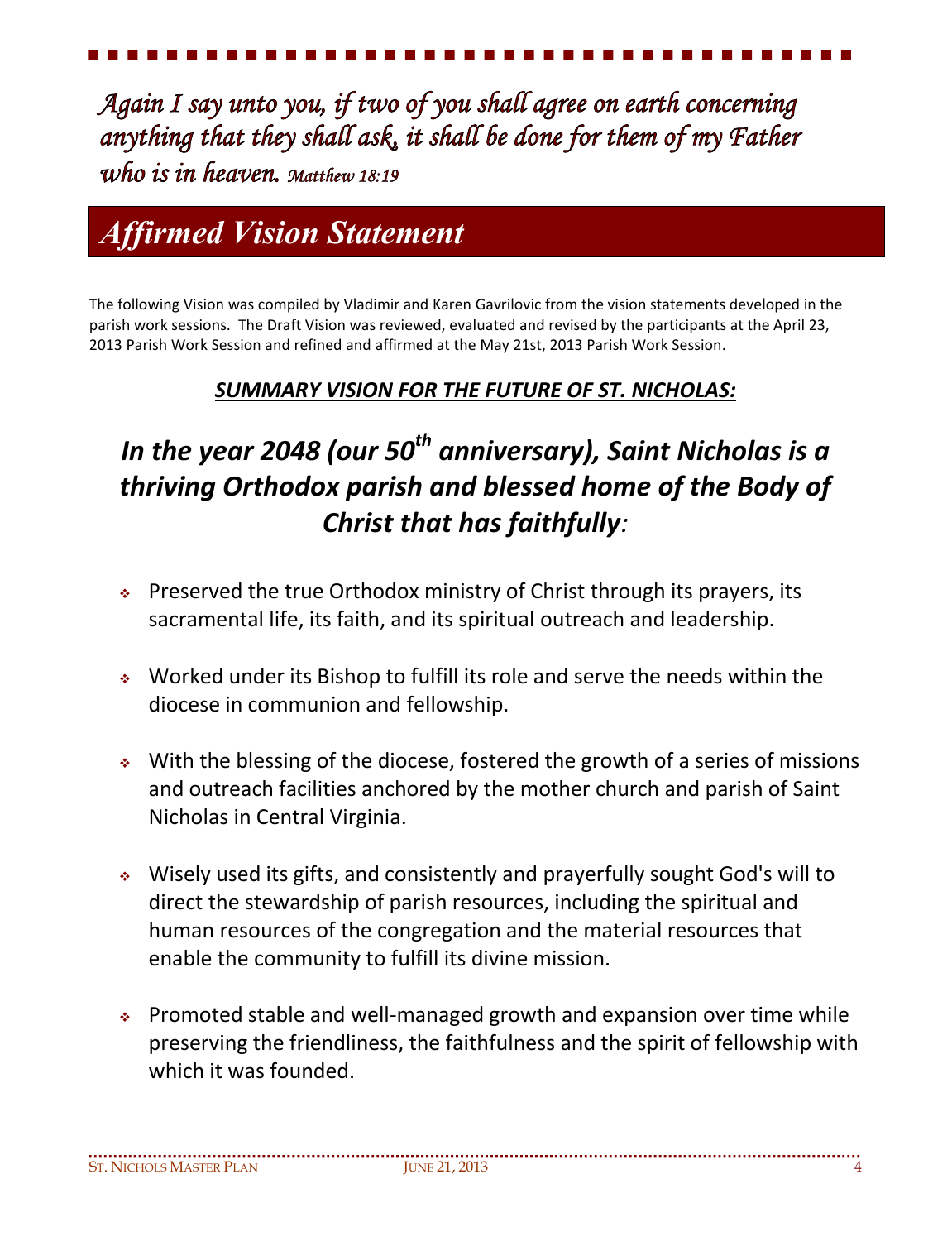## *VISION ELEMENTS BY TOPIC:*

# **Spiritual - Our Mission (Worship and Outreach)**

#### **Liturgy and Worship**

- $\cdot \cdot$  The parish is thriving with multiple clergy, cared for with adequate compensation and housing, to serve an expanded parish; and yet the same spirit of family and fellowship with which St. Nicholas was founded has been retained.
- $\div$  The liturgical and spiritual life of the parish and its parishioners continues to grow, "from Glory to Glory" while holding true to the Orthodox Christian way and the teachings of the Gospel.
- $\cdot \cdot$  The parish continues to foster "spiritual progeny" by nurturing future deacons, priests and pious laity for generations and generations.
- $\cdot \cdot$  The parish has close ties to the consistory and both sponsors and is served by seminarians from St. Sophia Seminary and other Orthodox seminaries.

#### **Formation, Fellowship and Evangelization**

- $\cdot \cdot$  The core spirit of friendliness and the family-like bonds among parishioners have been maintained despite growth and change over the years.
- $\div$  The parish is truly diverse and welcoming of all Orthodox believers and visitors, and includes all ages, ethnicities and races, treating all as authentic images of Christ.
- $\clubsuit$  The vibrant life of the parish, its authentic Gospel witness and its outreach work have made St. Nicholas so well known in the region that people seek it out and it is at the center of a growing movement of Orthodox conversions.
- Saint Nicholas supports and works in conjunction with Orthodox Christian educational institutions such as schools, universities, seminaries, etc.
- Saint Nicholas has become a catalyst for greater pan Orthodox unity by reaching out and sharing ministries and liturgical celebrations with all Orthodox parishes, missions and monasteries in central Virginia, within the canonical norms of Orthodoxy.
- $\cdot \cdot$  The annual parish retreat and pilgrimages are a valuable ministry of evangelization, with both faithful and seekers gathering together each year to participate and be renewed.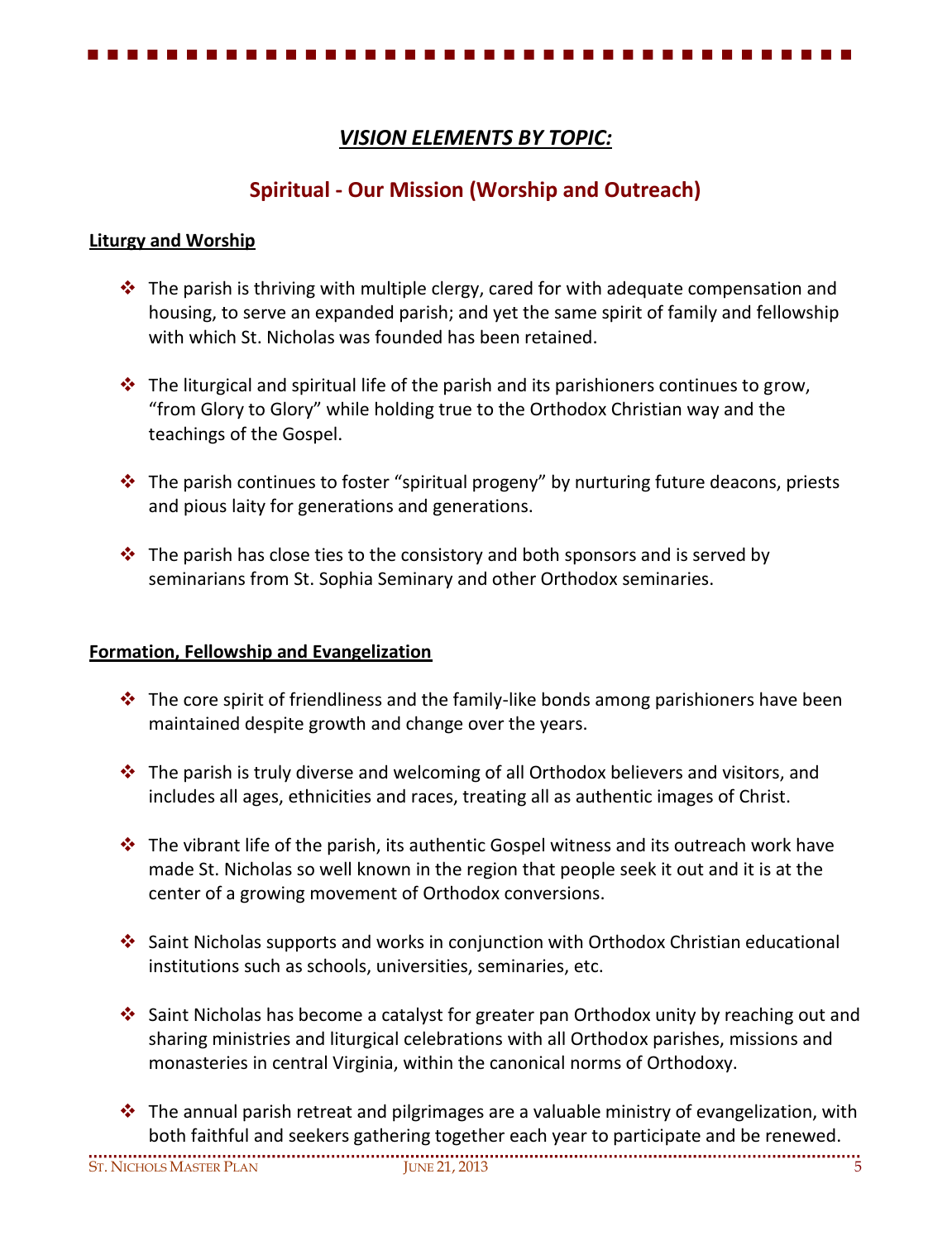### **Charity and Outreach**

- $\div$  St. Nicholas has a thriving charity ministry that is anchored both through the serving of the needy in and around the parish home, and of those in the areas of Virginia that are hardest hit by poverty, such as Southwest Virginia. This charitable work extends holistically to both spiritual and material needs, including emotional, spiritual and psychological needs, and to the protection of the sanctity of life.
- $\cdot$  St. Nicholas supports Orthodox Christian facilities that serve the needs of established populations in Central Virginia, such as the elderly, monastics, etc.
- $\cdot$  St. Nicholas further supports a wider ministry of charity outreach to the needy outside this area and in the world at large.

# **Physical - Our Home (Church Building & Grounds)**

### **Grounds:**

- $\cdot \cdot$  The church grounds are home to a complex of buildings that include:
	- $\triangleright$  New church building or major reconfiguration/expansion of the existing Church worship space.
	- $\triangleright$  Parish support facilities, e.g. Social Hall
	- $\triangleright$  Guest quarters
- $\cdot \cdot$  The grounds have been improved with a number of amenities, including:
	- $\triangleright$  Additional parking
	- $\triangleright$  Outdoor chapel
	- $\triangleright$  Baptistery
	- $\triangleright$  Recreational area and playground
	- $\triangleright$  Garden for local products (bees, vineyard, etc.)
	- $\triangleright$  Landscaped walks and meditation trail and
	- $\triangleright$  Cemetery

#### **Buildings:**

- $\cdot \cdot$  The new church building is a beautiful and traditional structure that has been built to embody the following features:
	- Traditional Orthodox church architecture
	- A beautiful exterior dome and cross that can be seen from a great distance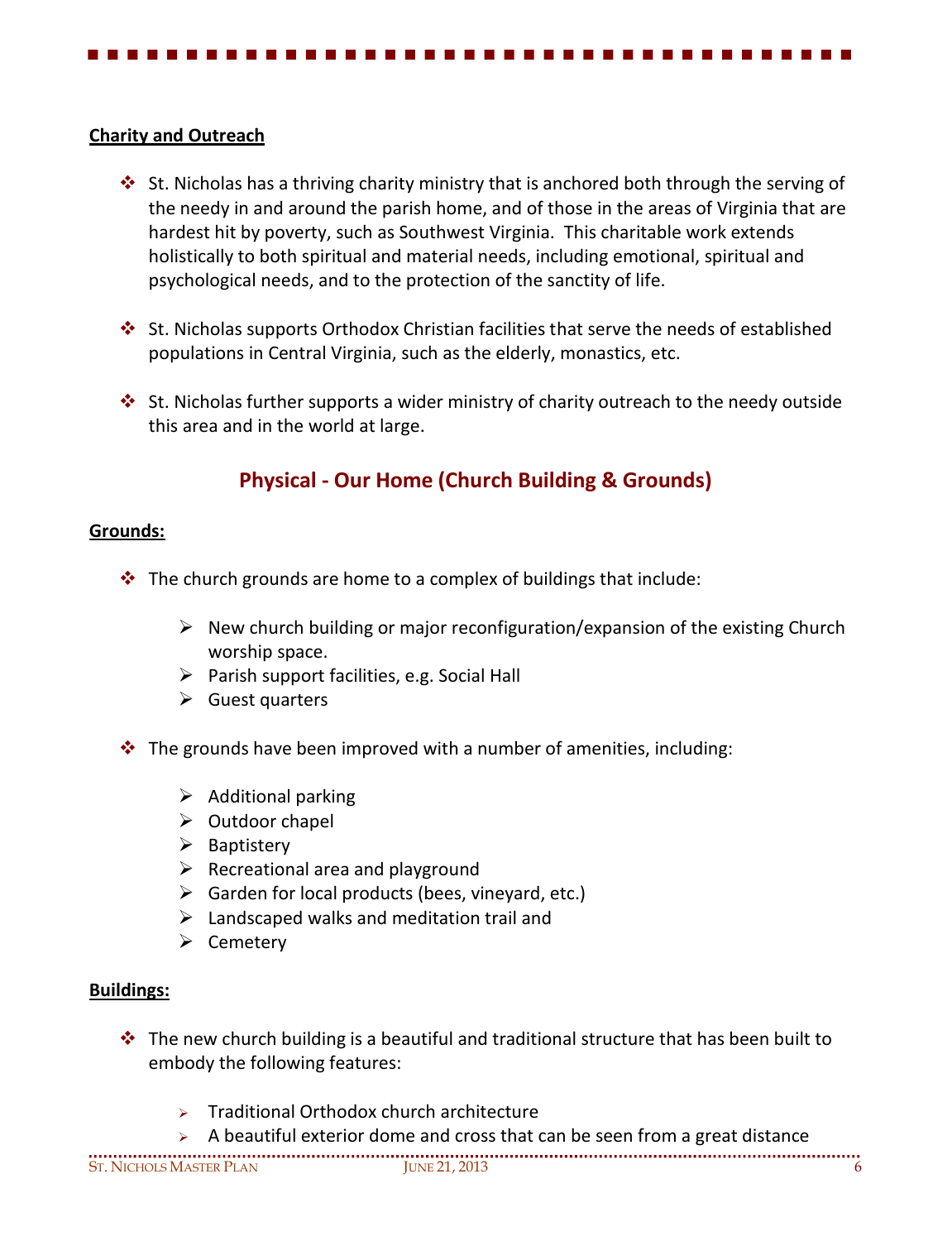- $\triangleright$  Excellent acoustics, a traditional but functional floor plan and a decorated nave/sanctuary space that are a fitting witness to our faith
- $\triangleright$  Hand painted icons on all the walls according to a correct Orthodox iconographic schema
- $\triangleright$  Suitable confession area and area for relics
- A church hall constructed to complement the church which includes the following features:
	- $\triangleright$  Facilities that allow our ministries to flourish, including library, bookstore, kitchen and hall for social gatherings, offices, classrooms and meeting rooms

#### **Land Acquisition:**

- $\cdot \cdot$  The church paid off its first mortgage before the 2030 maturity date.
- $\cdot$  Early on, the parish foresaw the need for additional land to realize its vision and acquired additional property sufficient for all anticipated parish needs for the very long term.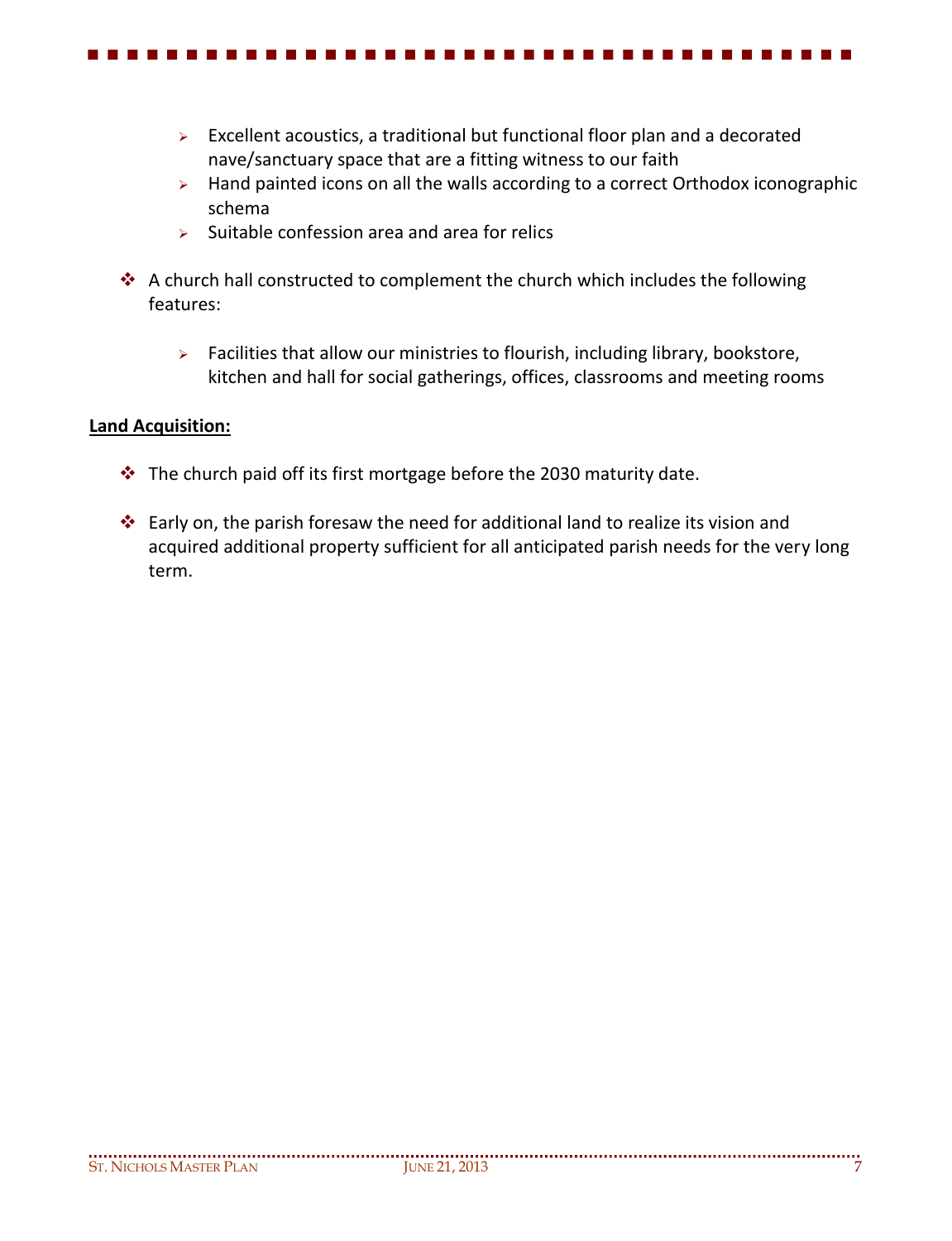*"The movement from being a mission church to a regular parish church was such a wonderful thing." (Survey Comment)*

# *M a j o r M a s t e r P l a n M i l e s t o n e s*

## **Initiation of the Master Plan Process**

aint Nicholas began as a mission parish of the Ukrainian Orthodox Church of the USA (UOC), on June 27, 1998 with initial worship services in rented space in Charlottesville, Virginia. Following several years of moving to larger and larger rental spaces to accommodate a growing congregation, the parish finalized the purchase of a commercial property in Greenwood, Virginia in December 2005. Parishioners joined together to renovate an existing retail structure and completed initial interior alterations to allow occupancy in May, 2006. At a national assembly (*Sobor*) of the Ukrainian Orthodox Church of the USA in October, 2007, the parish was elevated from 'mission' to 'full-fledged' status. The church was consecrated in May, 2009 by Archbishop Antony, Eparchial Bishop of the Eastern Eparchy of the Ukrainian Orthodox Church. Since initial occupancy, additional renovations have been completed to configure the space to accommodate the worship requirements of an Orthodox congregation and to meet both the physical and spiritual needs of an active, growing parish. S

The Master Plan initiative grew out of discussions at a 2012 summer retreat with the Parish Board, Father Robert Holet and Service Group leaders who all recognized the significant changes and growth in the parish over the past 15 years and who identified the need to look forward as the parish enters a more mature phase of development. The group expressed a desire to engage the entire parish membership in an effort to discern a path for future growth and stewardship of resources that would best fulfill the spiritual mission of St. Nicholas Orthodox Church over the next 10 to 15 years and beyond. This journey began in earnest on Sunday, December 2, 2012, following a celebration of our Patron Saint, when His Eminence, Metropolitan Antony, met with members of the St. Nicholas Parish Board to discuss a proposal to undertake a formal Master Plan effort. His Eminence reviewed the Master Plan approach and presentation materials and blessed the initial steps in this process.

### **Survey**

ST. NICHOLS MASTER PLAN JUNE 21, 2013 8 he first opportunity to participate in the Master Plan came with the release of a short ten question survey designed to assess the current state of the Parish and to encourage parishioners to begin thinking about the future. The survey was made accessible to all church members from mid to late December, both on-line and on paper. There were 26 responses to the survey, and while this does not represent a "scientific sample group" by academic standards, the response rate represents about 35% of adult parishioners. The survey provided baseline information about the parish, served to generate ideas for discussion at the T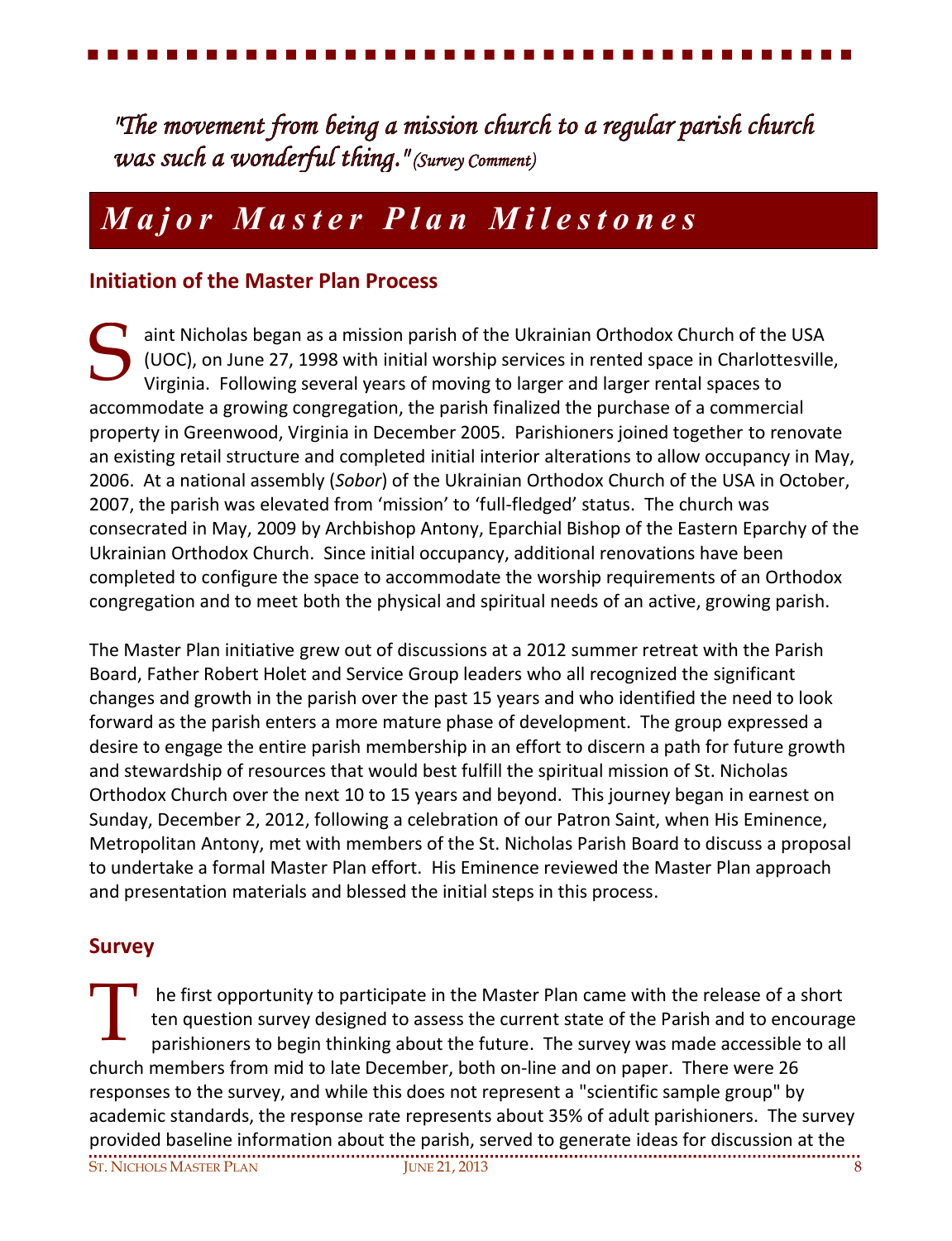Master Plan workshops, and provided an opportunity for everyone to participate in the process, even if they were unable to attend a meeting. The full results of the Survey are included in Appendix A and summarized briefly below.

The background questions indicated, among other things, that 50% of the 26 survey respondents have been attending St. Nicholas for 6 or more years and that approximately twothirds of respondents drive between 15 and 30 minutes to get to church.





Parking, additional classroom space and additional fellowship space edged out additional worship space and the acquisition of additional land on a question that asked survey takers to assess potential expansion priorities. On a question about potential financial priorities for the future, over 85% of respondents expressed general or strong agreement about raising our

ST. NICHOLS MASTER PLAN JUNE 21, 2013 9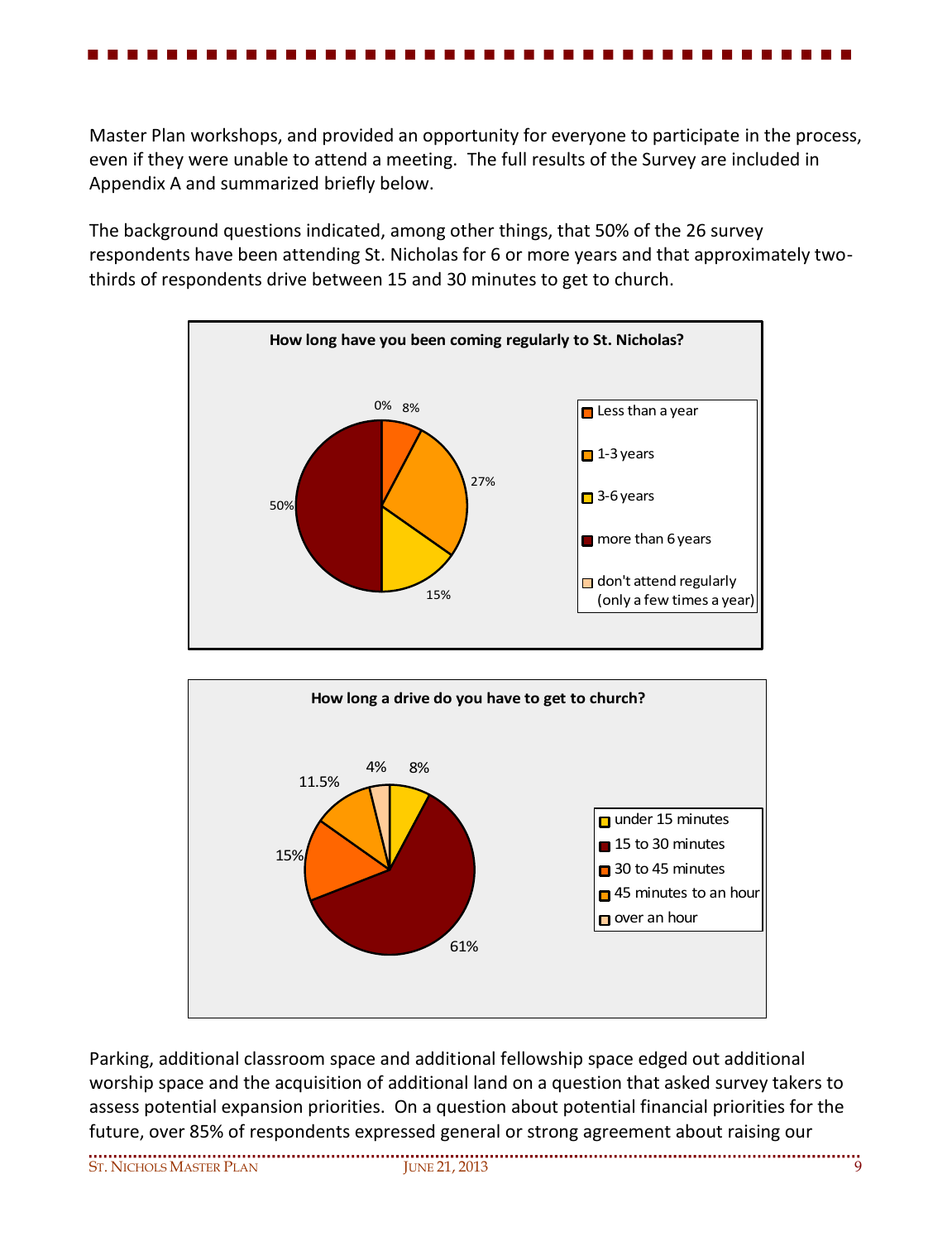priest's compensation up to Consistory standards. There was general to strong agreement that all of our outreach ministries (evangelism, charitable works, fellowship and religious formation) are important but serving the needy and teaching children and adults were identified as "extremely important" by 65% and 58%, respectively, of parishioners who took the survey.

The following charts depict more detailed responses to survey questions 3, 4, and 5, summarized above. Respondents were offered four answer choices expressing varying degrees of support for an idea or issue; they were also allowed to write in additional comments or thoughts. In the charts below, the higher the number at the top of the bar, the greater degree of support there was for a particular item/concept.



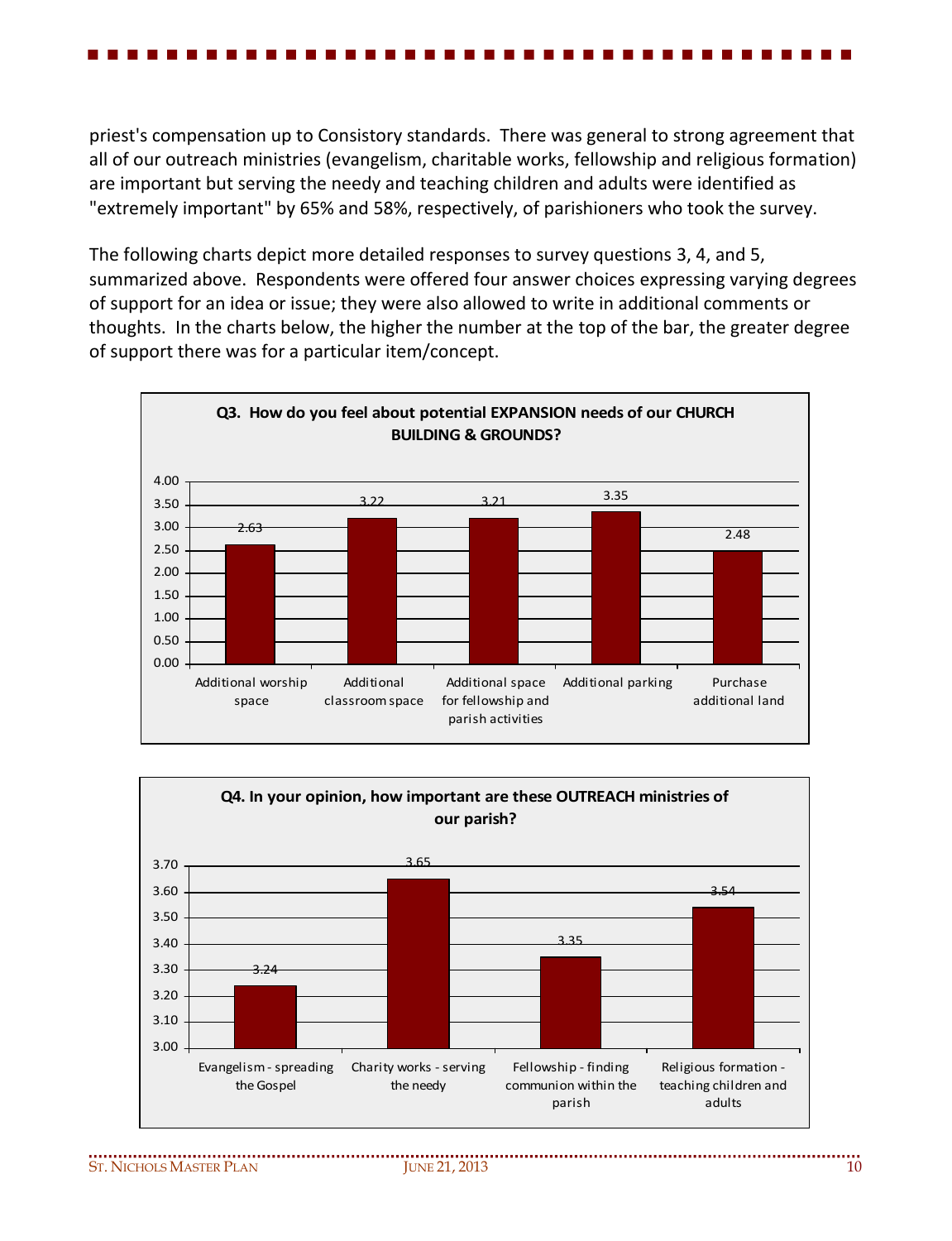

The final four questions on the survey were open ended and yielded a variety of individual responses but reflected several common themes. The questions were:

- What are some CURRENT STRENGTHS of our parish that you would like to either see maintained or developed in the immediate future?
- What parish PROBLEMS OR ISSUES concern you CURRENTLY?
- What DIFFICULTIES OR CHALLENGES do you see ahead for our parish IN THE NEXT DECADE OR TWO?
- What single church EXPERIENCE or ACCOMPLISHMENT stands out in your mind as particularly significant?
- What service or outreach OPPORTUNITIES would you like the parish to focus on in the future?

Since there was a great deal of overlap between the responses to these questions, and the responses to similar questions posed during Master Plan Workshop One, these survey results will be discussed as part of the Workshop One summary.

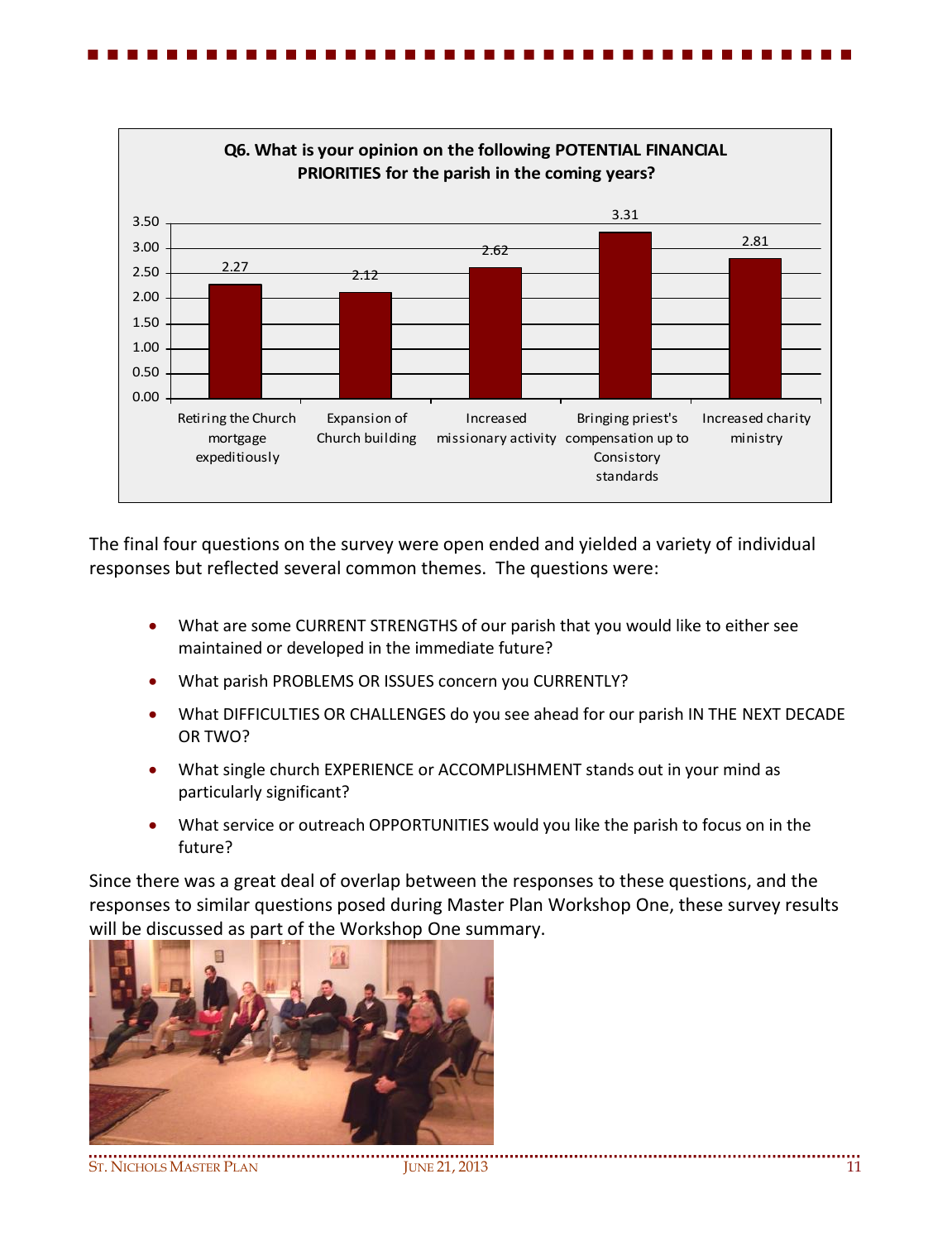## **Workshop One: Where Are We Now?**

n January 25, 2013, over 25 parish members participated in the first Master Plan Workshop to begin discussions about the future by focusing on the first of three questions that provided a framework for the Master Plan Process – "Where Are We Now?" The meeting began with a summary of the purpose of a master plan and sample vision statements and action steps. The phrase "*Parish* or *Perish"* summed up the presentation meaning that it is the responsibility of this generation to lay a foundation for the next and to uphold the legacy of the parish founders by ensuring that the parish survives and thrives as it carries out the "Master's Plan." O

Pani Matka Christine Holet shared images and stories about how the parish evolved over its first 15 years, in effect answering the question "Where Have We Been?" Her remarks made it clear that the Lord was present from the very beginning and as the parish grew spiritually and physically. Following a presentation of the results of the December survey, parishioners broke into two groups to focus on identifying the current strengths and weaknesses of the parish as well as opportunities and threats that may be encountered in the future. Each group developed a list of Strengths/ Opportunities for the parish to build on and a list of Weaknesses/Threats that present challenges.

Among the strengths identified in both the preworkshop survey and by workshop participants was the dedication and service of Father Robert Holet and Pani Christine Holet, a strong sense of community and fellowship, and a welcoming atmosphere and sound spiritual foundation. Parishioners also viewed charitable giving efforts as a strength and an opportunity for continued outreach. This "word cloud"



provides a visual summary of the strengths identified by church members who participated in the written survey. The larger the word, the more often it appeared in written responses to Survey Question 6 which asked "What are the current strengths of the parish…." There was significant overlap between the survey results and the thoughts expressed at the workshop.

Weaknesses and threats that were common among the two workshop groups and survey takers focused on the burden of too much work on too few people (especially Father Robert and Pani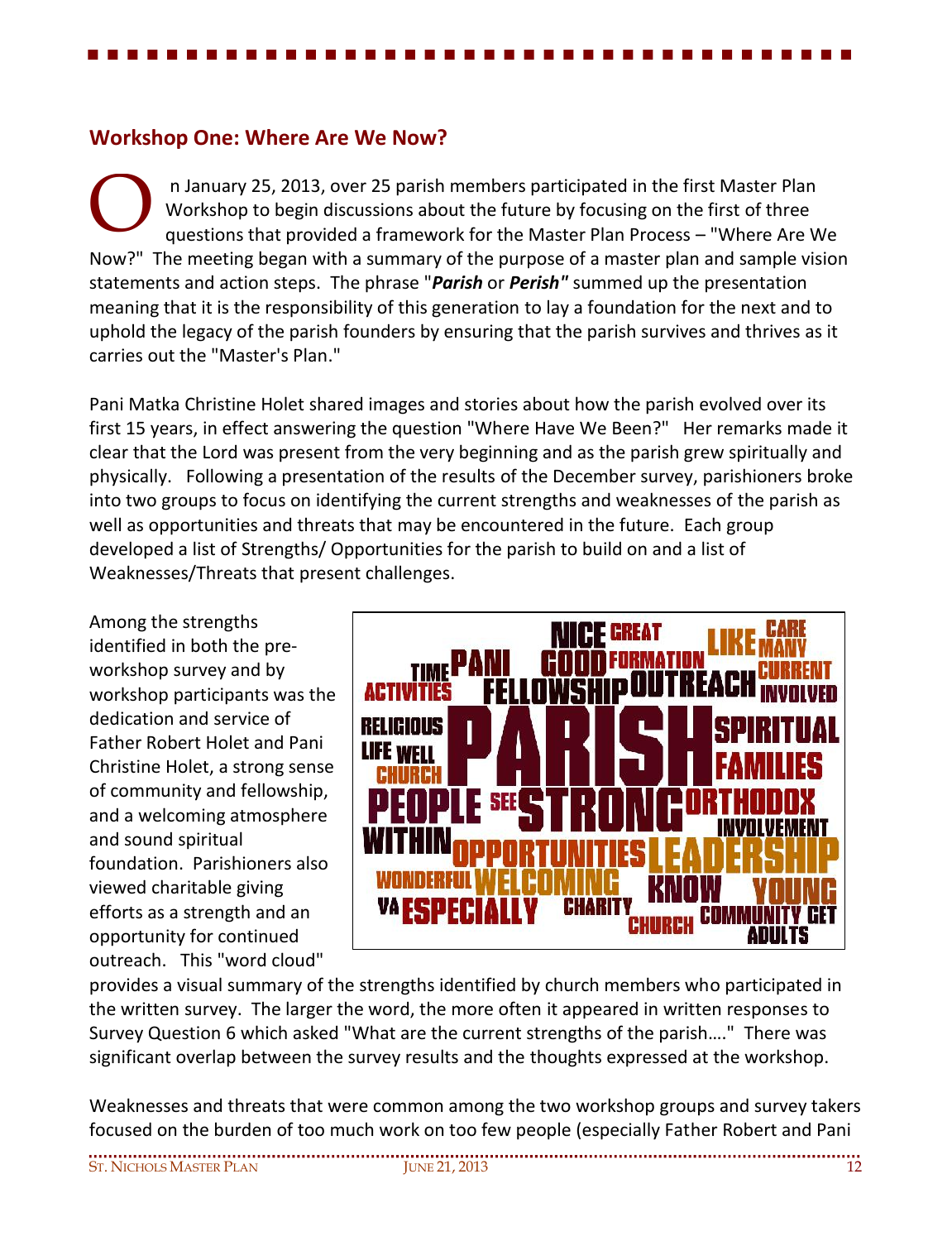Christine) and loss of continuity and organizational structure because of the transient nature of the parish. Participants also had concerns about financial matters such as the priest's compensation and a lack of understanding about tithing and stewardship, as well as worries about secular influences and lack of individual spiritual initiative.

At the end of the meeting, workshop participants used sticky dots to rank the strengths, weaknesses, threats and opportunities generated by each group. The lists of strengths and weaknesses developed by each group are included in Appendix B, along with numeric notations of the dot voting. The top vote getters from each category are summarized below; similar ideas from the two groups were combined to create the final list. These results were used to begin to identify themes that became organizing principles for subsequent workshops and the Vision Statement.

| <b>Strengths to Build On &amp;</b><br><b>Opportunities for the Future</b>                            | <b>Weaknesses to Address &amp;</b><br><b>Threats to Consider</b>                                                         |  |  |
|------------------------------------------------------------------------------------------------------|--------------------------------------------------------------------------------------------------------------------------|--|--|
| Tithing of church to charity (9)<br>٠                                                                | Burnout & loss of continuity (8)<br>÷.                                                                                   |  |  |
| Religious Education at all levels -<br>٠<br>adult, youth, inquirer/ Organized<br>Inquiry process (9) | Individuals who don't understand<br>٠<br>stewardship/tithing and Imbalance of<br>Tithing - what if big donors leave? (8) |  |  |
| Friendliness/Trust/ Cooperative Spirit<br>٠<br>(8)                                                   | Workload burden on too few people (7)<br>٠                                                                               |  |  |
| Welcoming Spirit/Welcoming (6)<br>٠                                                                  | World outside/secularism (7)<br>٠                                                                                        |  |  |
| Diversity - converts and cradle, all<br>٠<br>ages, talents (6)                                       | Church has mortgage (6)<br>٠                                                                                             |  |  |
| Full Time Priest (5)<br>٠                                                                            | Administrative duties fall to Pani/Father<br>٠<br>(5)                                                                    |  |  |
| Integrity of Orthodox Faith - not<br>٠<br>watered down (5)                                           | Priest's compensation not up to par (5)<br>٠                                                                             |  |  |
| Service Group Model/ Shared<br>٠<br>leadership (4)                                                   | Lack of spiritual initiative of some could<br>٠<br>hurt us $(5)$                                                         |  |  |
| Gift of the liturgy to us and the world<br>٠<br>(4)                                                  | No deacon (4)<br>٠                                                                                                       |  |  |
|                                                                                                      | Non-liturgy attendance<br>٠<br>(vespers/matins/feast days) (4)                                                           |  |  |
| <b>ST. NICHOLS MASTER PLAN</b><br><b>JUNE 21, 2013</b>                                               | 13                                                                                                                       |  |  |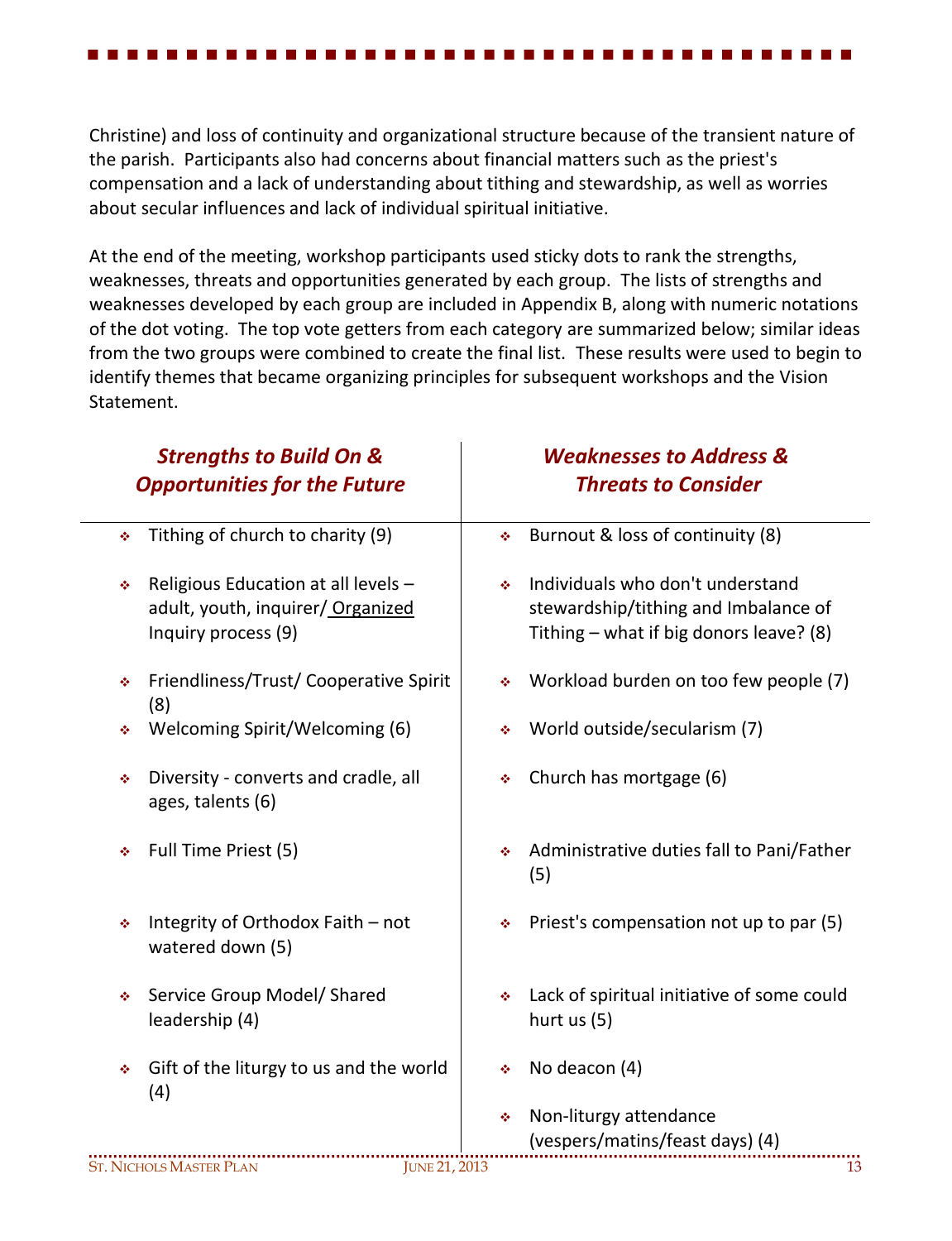### **Workshop Two: Where Do We Want to Be?**

n March 5, 2013, the Second Master Plan Workshop was held in the church social hall. This session focused on the question "Where Do We Want To Be?" About 25 parishioners attended the workshop and developed some very thoughtful (and very interesting) ideas about the church's shared future in terms of both spiritual and physical growth. Pani Matka Christine set the stage with Part II of "Where Have We Been?" by showing slides and describing the leap of faith and financial commitment required to purchase and renovate the current church property. O

Before breaking out into smaller groups, the results of



the previous workshop were summarized. In addition to highlighting key themes that emerged from the SWOT (Strengths/Weaknesses/Threats/Opportunities) exercise, there was an opportunity to brainstorm about how to temporarily put aside constraints and think big and very long term – 50 or even 100 years into the future. The remainder of the evening centered on a series of questions designed to spur the imagination and to consider a future without limitations. Workshop participants divided into two groups to discuss the mission of church over the next 30 to 50 years and what kind of church home would be needed to carry out the church's spiritual mission. Church members used their thinking caps to envision a time when they might arrive at church by jetpack! Even the youth of the Parish participated by sharing their visions for the future which were both insightful and colorful.

After the small group breakout exercises, parishioners reconvened to share their visions for the future. Gold domes, multiple priests and deacons, a parish house and monastery were among several ideas that surfaced. The children proposed an interesting line-up of future priests (male and female) grown from our own parish. The options ranged widely from really big picture items, like unification with Catholic Church, to ones very much within our immediate reach, like adding a safe outdoor play area for our children, which made selecting priorities a challenge.

Voting with dots once again, participants placed dots on items related to OUR HOME, the physical elements of the parish, and OUR MISSION, the spiritual endeavors of the parish. Top priorities in each category are listed below; similar ideas from the two groups were combined to create the summary list below. The full list of ideas, including those of the parish youth, is included in Appendix B. These concepts were incorporated into the Vision Statement that was introduced in Workshop Three.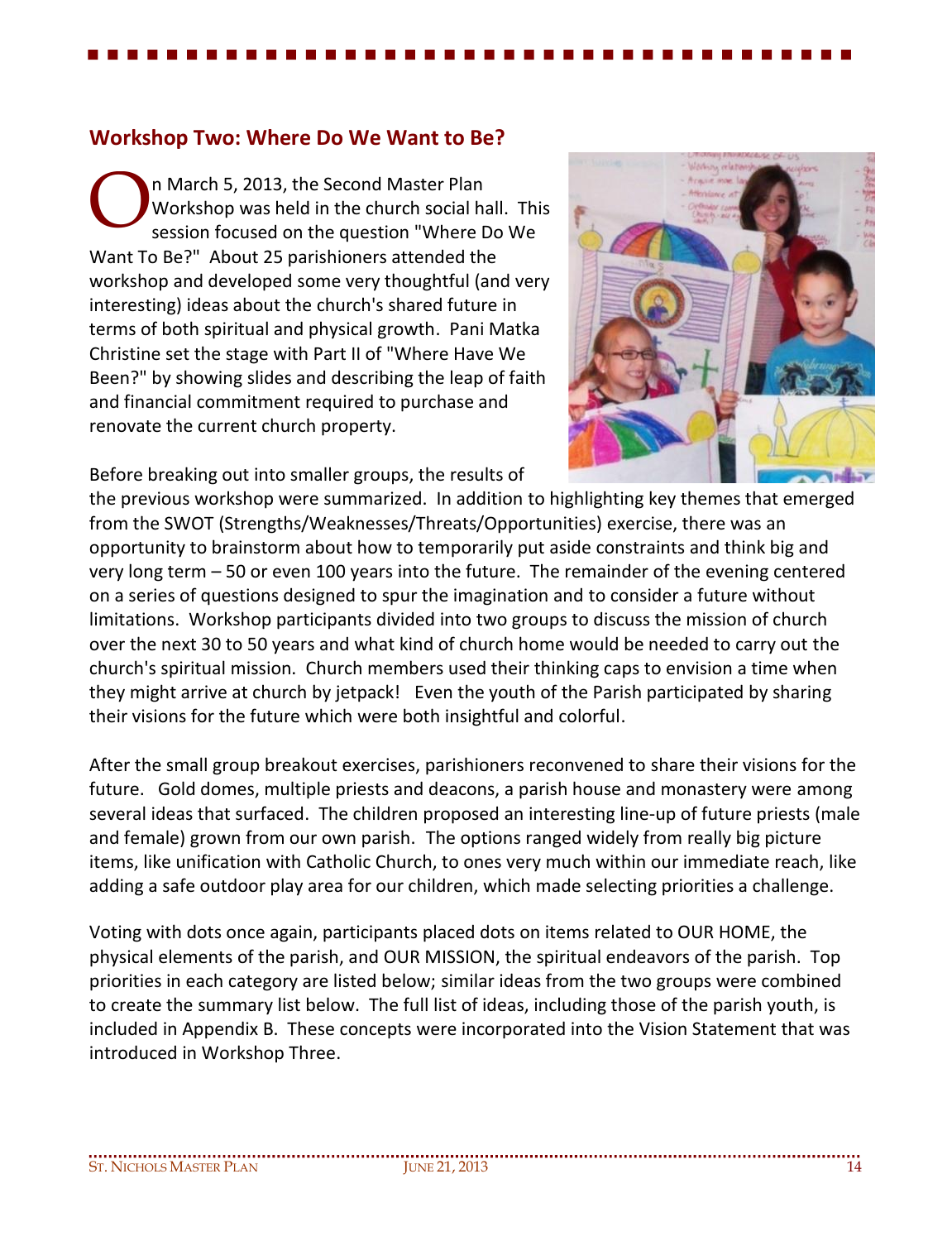# **SAINT NICHOLAS CHURCH 50 YEARS IN THE FUTURE**

| <b>OUR HOME (physical)</b>                                                                           | <b>OUR MISSION (spiritual)</b>                                                                    |
|------------------------------------------------------------------------------------------------------|---------------------------------------------------------------------------------------------------|
| Newly Built Traditional church with<br>÷<br>dome, bell tower, church hall (11)                       | Two priests, three deacons, six sub-<br>deacons; thriving lay server ministry (9)                 |
| Full iconographic presentation in<br>٠<br>church (presumes Dome), frescos (10)                       | Our outreach ministry is thriving -<br>※<br>people seek us out (6)                                |
| Courtyard with water feature,<br>٠<br>baptismal pool, permanent Baptismal<br>Facility/Baptistery (7) | Supporting seminarians - they serve<br>÷<br>here and we support them (5)                          |
| Bookstore and Coffee Shop (7)<br>٠                                                                   | Orthodox nursing home/assisted living<br>٠<br>(5)                                                 |
| Parish and people growing in faith and<br>٠<br>spiritual maturity (5)                                | Attendance at all services is up! (5)                                                             |
| Orthodox Cemetery with regular<br>٠<br>prayers (4)                                                   | St. Nicholas has fostered a series of<br>÷.<br>satellite churches anchored by large<br>church (4) |
| Guest Rooms for Travelers (4)<br>٠                                                                   | Annual Parish Pilgrimage (4)<br>٠                                                                 |
| More classroom space - school<br>٠<br>building (4)                                                   |                                                                                                   |
| $(57/1 + 1)$<br>11111<br>Perve                                                                       |                                                                                                   |

Plan for St. Nicholas Church by Gregory Brogan, age 10.

**ADYPART**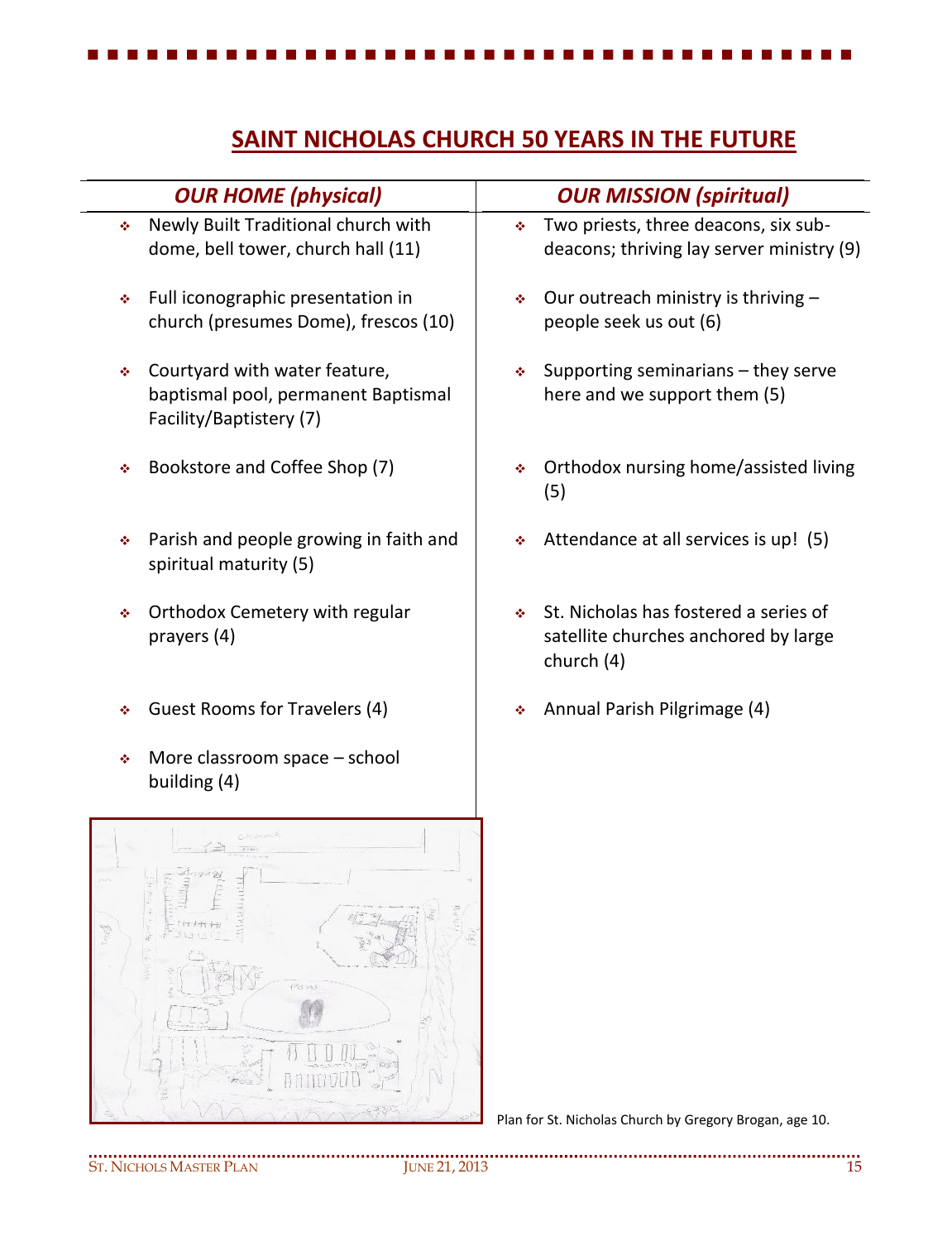### **Workshop Three: Our Shared Vision**

pril 23, 2013 was a night for translating grand ideas into a shared Vision for the Future. Approximately 25 parish members spent the evening previewing and parsing a Draft Vision Statement based on the survey results and Workshops One and Two. The following draft vision was distributed before the Work Session to give everyone an opportunity to participate even if they were unable to attend in person. A

The Draft Vision was a first effort to capture the comments and statements from the first two parish work sessions and the thoughts expressed in survey comments. All comments were considered but more weight was given to those ideas/themes that recurred most frequently or had the most dot votes. The Vision, by its nature, is intended to be somewhat general so very specific comments were grouped within or fall under a larger theme.

Meeting participants were asked to approach the draft vision statement with the idea that although it may not be expressed in the exact words that a given participant might choose, the ideas that it contains should generally be those that everyone can support. Church members were asked not "Is this the correct wording?", but, "Can I generally support this idea or concept?" Finding the right tone and spirit to express the concepts of the shared Vision appropriately took the better part of the evening. The draft Vision statement is included in Appendix B of this document but, the evening's activities can be summed up in the pictures below:

|                       | SUMMARY VISION FOR THE FUTURE OF ST. NICHOLAS:                                                                                                                                                                                                                                                                                                                |
|-----------------------|---------------------------------------------------------------------------------------------------------------------------------------------------------------------------------------------------------------------------------------------------------------------------------------------------------------------------------------------------------------|
|                       |                                                                                                                                                                                                                                                                                                                                                               |
|                       | Orlhodox<br>In the year 2049 (our 50 <sup>th</sup> anniversary), Saint Nicholas<br>is a thriving parish and blessed home of the Body of<br>Christ that has successfully:                                                                                                                                                                                      |
|                       | the Factor its secondarial life, the prayers                                                                                                                                                                                                                                                                                                                  |
|                       | * Preserved the true Orthodox ministry of the Word of Christ<br>through its prayers, its faith, and its spiritual outreach and<br>leadership.                                                                                                                                                                                                                 |
|                       | » Worked under its Bishop to fulfil! its role and serve the needs within<br>the diocese in communion and brotherhood with all.<br>With the bensive of the discuss, instance the grantin of<br>with the to<br>· Grown into a series of missions and outreach facilities anchored-<br>by the mother church and parish of Saint Nicholas in Central<br>Virginia. |
| $\frac{2x}{3175}$ 7 > | Wisely stewarded its resources and consistently and prayerfully<br>smight God's will to direct the stroomdship of parish resources,<br>including the spiritual and human resources of the congregation and<br>the material resources that enable the community to fulfill its divine<br>mission.                                                              |
|                       | Promoted stable and controlled growth and expansion over<br>time while preserving the friendliness, the faithfulness and the<br>spirit of fellowship with which it was founded.                                                                                                                                                                               |



Parishioners voted to generally support the Vision statement as amended and to reconsider it at a subsequent workshop. The evening ended with a review of an aerial map of the church property and a discussion of potential development constraints such as floodplain areas, steep slopes, and zoning regulations.

ST. NICHOLS MASTER PLAN JUNE 21, 2013 16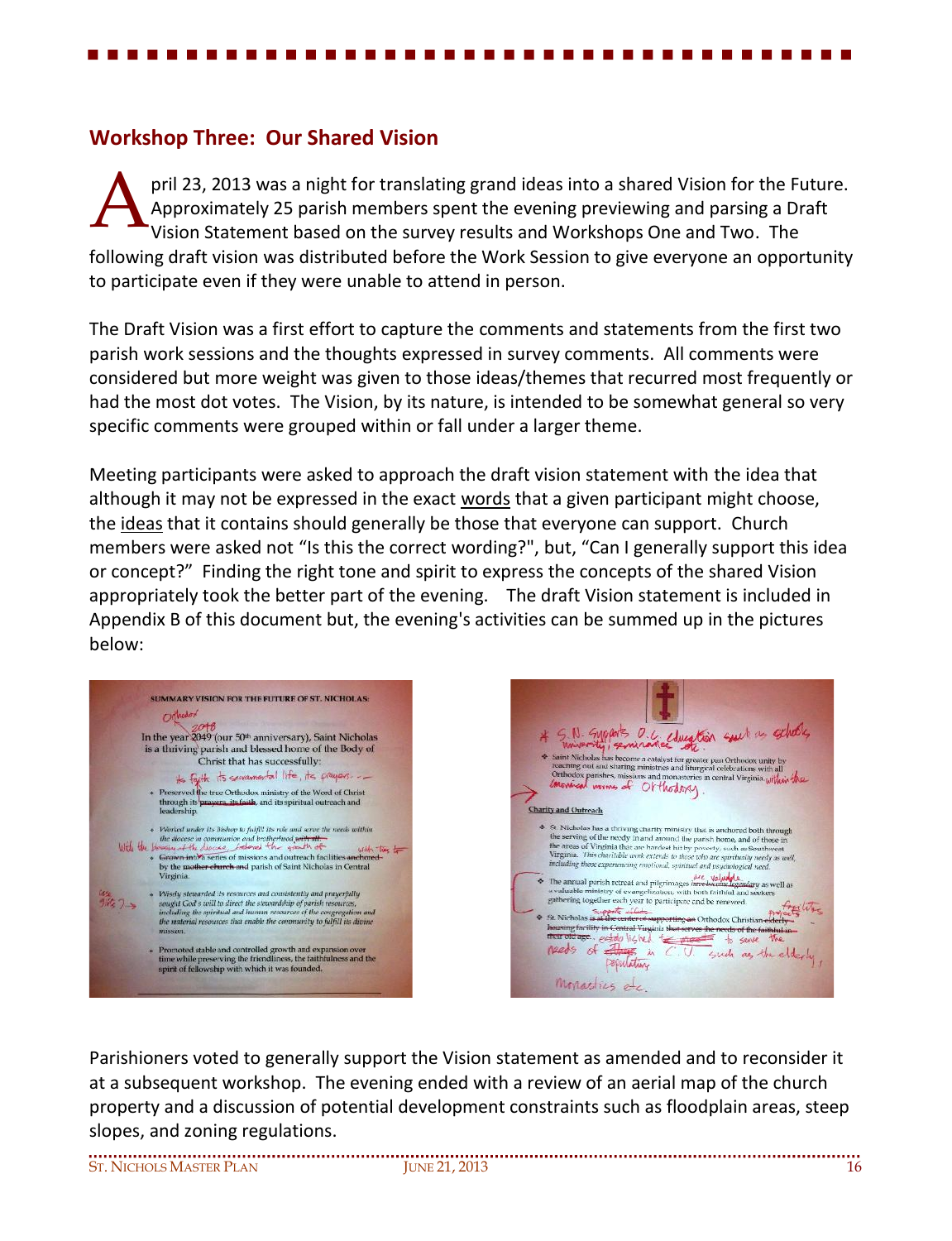### **Workshop Four: How Do We Get There?**

 he final Master Plan Workshop was held on May 21, 2013. About 20 parishioners came out to review and affirm the revised Draft Vision Statement and to brainstorm practical ways (financial, administrative and spiritual) to achieve that vision. After a few additional refinements, the group affirmed the draft Vision Statement. The remainder of the session focused on the question "How Do We Get There?" T

The purpose of the final meeting was to develop a series of potential next steps that the parish and Parish Board would use as a guide for spiritual endeavors and physical improvements over the next year to fifteen years. The group participated in a roundtable discussion to generate ideas for actions the parish could undertake in the coming months and years to realize its mission through service groups, the Parish Board and special committees as appropriate. Parishioners also put pen to paper, marking up an aerial map of possible physical improvements to the church property.



For the final time, with smiles of relief or accomplishment or both, parishioners used dots to assess proposed actions. Green dots were used to indicate a short term (less that one year) priority item and blue dots were used for medium term (more than one year but less than five) priorities. Dots were applied to the written comments and to the marked up map. The list of all proposed actions and their ratings is included in Appendix B. The top short and mid-range priorities

chosen by workshop participants are listed below. The entire list was forwarded to the Parish Board for initial review at their meeting on June 15, 2012. The list of potential actions developed at the final workshop along with other recommendations from the workshops and survey will be refined over the coming weeks and months to develop a final Action Plan.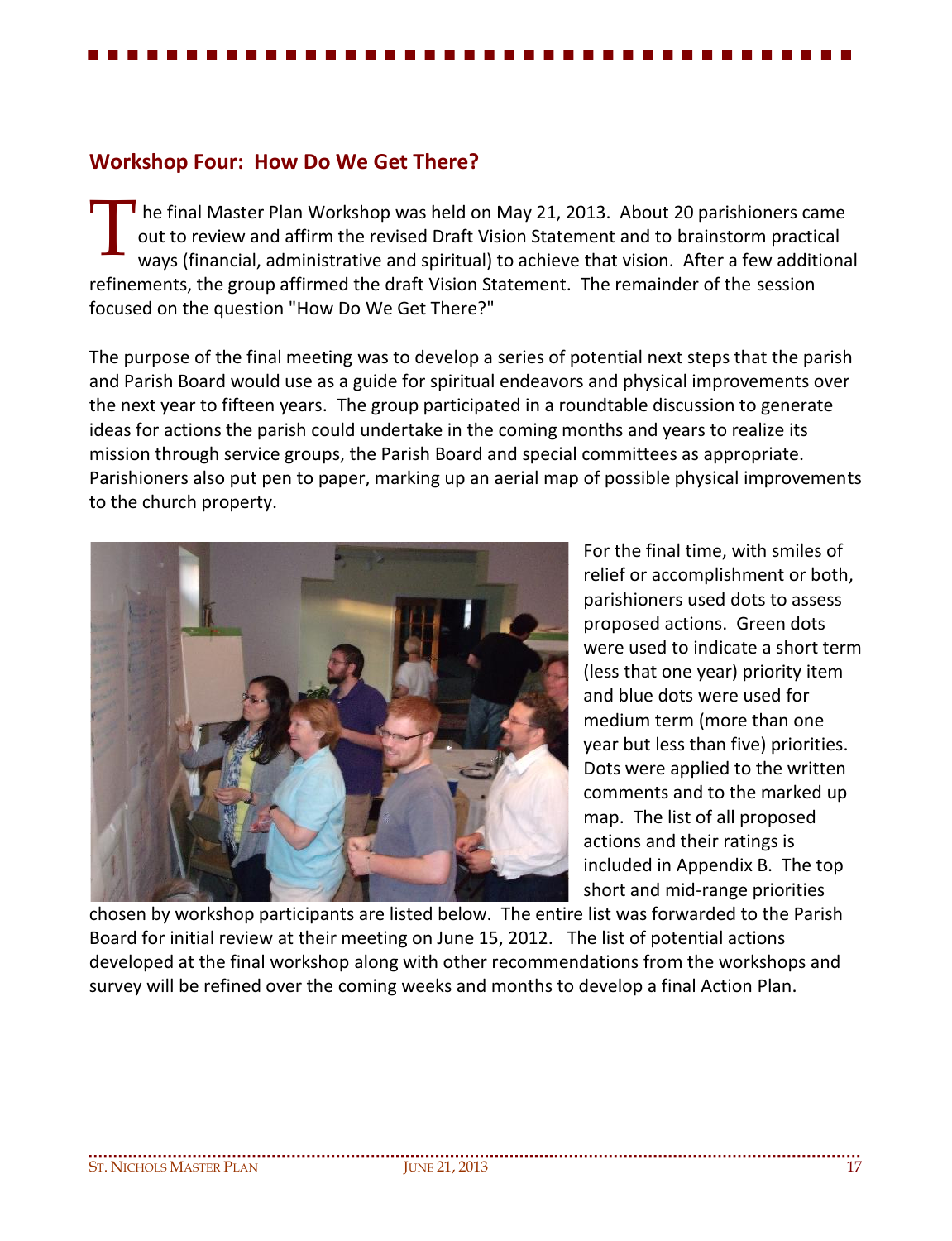# **ACTION PRIORITIES (Draft from Workshop Four)**

## **Short Term Priorities** (Less than 1 year)

- $\triangleright$  Within 12 months, raise stewardship participation by 25% with a goal of 50% or higher participating (G-8)
- > Identify ways to keep our youth in fellowship with other Orthodox youth; "Build our Bench" and carry that message home – "make our home a mirror of the church" (G-6, B-1)
- $\triangleright$  Improve service group communication/information (G-5)
- $\triangleright$  Additional parking in back (G-5)

### **Medium Term Priorities** (1 to 5 years)

- $\triangleright$  Hire an engineering firm to write an RFP for the purpose of determining wastewater treatment capacity and to explore all options for treatment within state limits (B-10)
- $\triangleright$  Acquire additional land (B-8)
- $\triangleright$  Ordain a deacon or deacons to serve our church (B-6)
- $\triangleright$  Building expansion/new wing at back (B-4, G-1)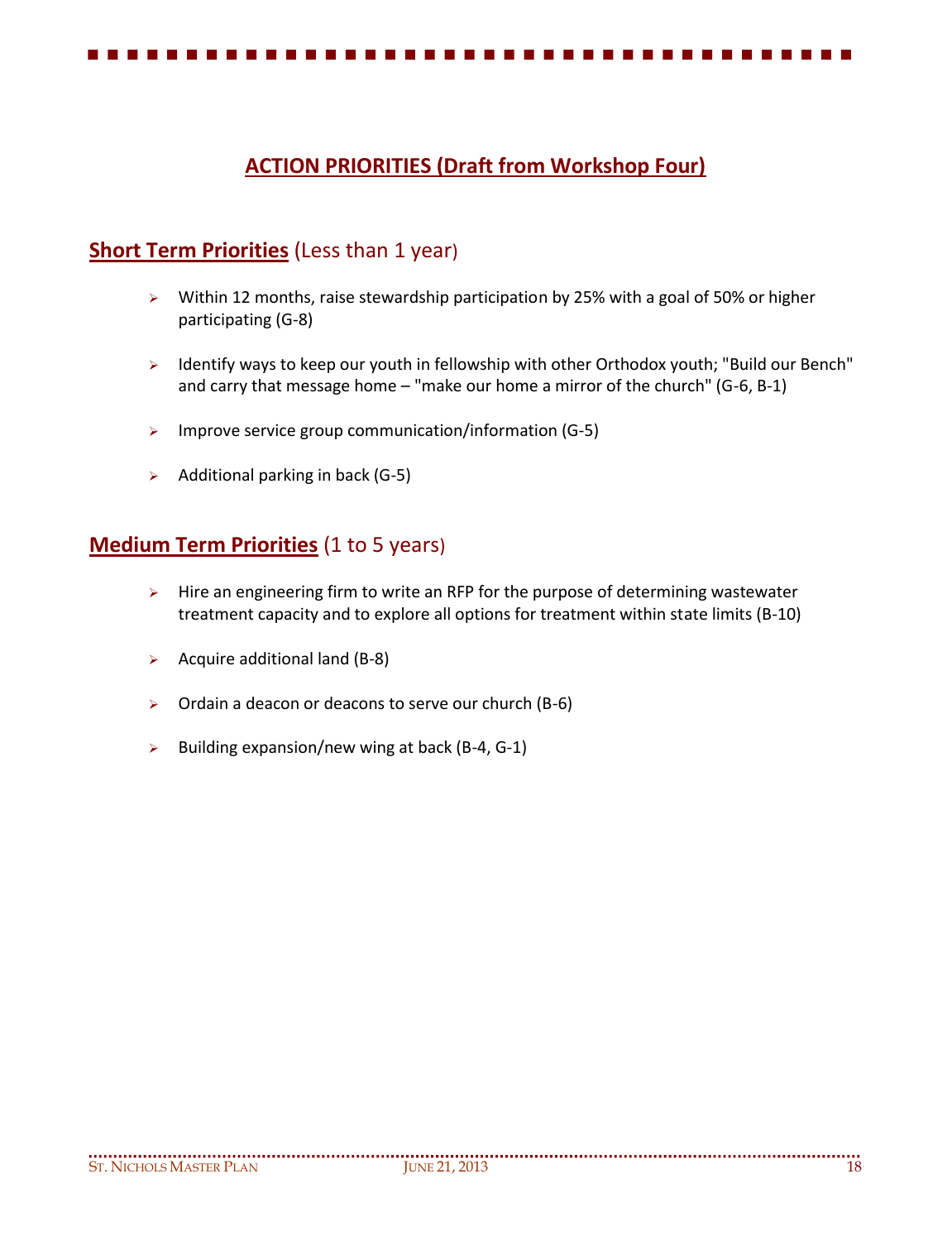*"I appreciate that there is an expectation that we're all involved in the life and care of the church." (Survey Comment)*

# *P o s i t i v e R e s u l t s o f t h e P r o c e s s*

he Master Plan process for St. Nicholas Orthodox Church produced a number of tangible results. The combined spiritual energy of the parishioners produced a remarkable preview of what St. Nicholas could mean in the lives of its members and to Central Virginia in our lifetimes and beyond. The process also began to outline a specific strategy for achieving a shared vision. T

The Vision Statement is intended to be an inspirational statement of a unified purpose that helps implement the Master's plan for this church community over the next 10 to 15 years. It should be revisited periodically and revised if, after appropriate discernment, it is agreed that an update is needed. The Action Plan that will follow s intended to be starting point for implementing the Vision and should be used to guide service group activities, allocation of resources in annual budgeting and provide guidance for the Parish Board. The Action Plan should be reviewed and updated annually as part of the Parish budget cycle or as needed when special projects are initiated.

In addition to the tangible results in the form of the Vision Statement and recommended actions, there were a number of intangible results expressed by participants during the Master Plan workshops. These are less concrete than the tangible results, but are nevertheless very meaningful and potentially powerful in motivating the implementation of the Vision. The intangible results include:

- Drawing parishioners together to focus on a common purpose.
- Identifying a wide range of shared Orthodox Christian values, desires and ideals that drive our church family.
- Energizing our parish to embrace change as it grows from a new parish to an established one.

All of the products and results of the Master Plan process can be used to fuel the ongoing spiritual growth of the Parish and as a means for focusing resources, time and energy in the near term, to achieve the long term Vision.